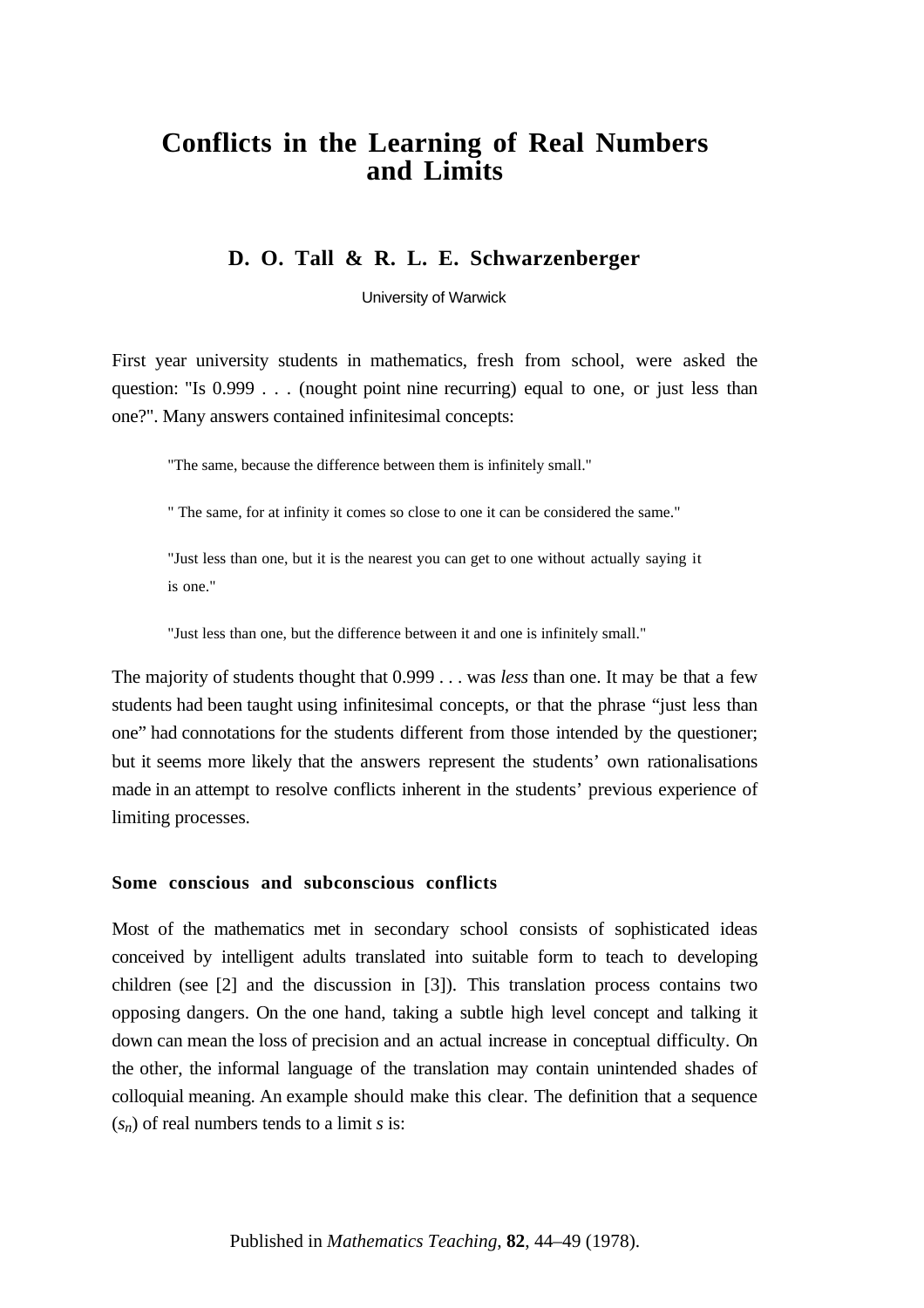"Given any positive real number  $\varepsilon > 0$ , there exists N (which may depend on  $\varepsilon$ ) such that  $|s_n-s| < \varepsilon$  for all  $n > N$ .

An informal translation is: "We can make  $s_n$  as close to  $s$  as we please by making  $n$ sufficiently large." The loss in precision is clear: we have not specified how close, or how large, nor the relationship between the unmentioned ε and *N*. What is less apparent to the sophisticated mathematician are the subtle implications which can act as a stumbling block for the uninitiated reader. Someone unable to comprehend the whole sentence might alight on part of it. What does the phrase "as close . . . as we please" mean? A tenth? A millionth ? What happens if we do not please? If we can get as close as we please, can we get "infinitely" close in some peculiar sense?

The phrase has other colloquial connotations. For instance "close" means near but not coincident with – if it were coincident, we would say so. The informal idea of a limit may carry the hidden implication that  $s_n$  can be close, *but not equal to s*. This can only be enhanced when all the examples given, such as  $s_n = 1/n$  or  $s_n = 1+r+r^2+\dots+r^{n-1}$ ,  $(-1 < r < 1)$ , have  $s_n$  not equal to its limit. It is conceivable that the subconscious notion that  $s_n$  may not equal  $s$  can cause a feeling of repulsion that may extend to the limit process itself, giving the learner the uneasy feeling of lack of completion and repose, as if it were all a piece of mathematical double-talk, having no real-life meaning.

*"I think that* 0 ⋅ ˙9=1 *because we could say* '0 ⋅ ˙9 *reaches* 1 *at infinity ', although infinity doesn't actually exist, we use this way of thinking in calculus, limits, etc."*

Teachers do not help the situation if they show clearly that they feel uneasy with the limit process and so pass on their fears to their pupils. Subconscious problems such as these lead to greater difficulties later, hindering or even totally blocking further understanding. What happens when two conflicting concepts are aroused in the student's mind by the same basic data ? An analogy pursued in [8] (see especially page 5) is that the existence of two 'nearby' concepts can cause mental stress arising from the emergence of unstable thoughts (just as two nearby centres of attraction in physics cause the emergence of intermediate points at which the force field is unstable). In an attempt to achieve stability, students will attempt their own rationalisations. (In the terminology of Skemp [5], students seeking a relational understanding as part of a long term learning schema may form their own schema; this may however be quite unsuitable for future accommodation because it contains the seeds of conflict with a future schema.) The two concepts involved may be two mathematical concepts in the usual sense (e.g. decimals and fractions) or else one may be a mathematical concept and the other a collection of subconscious images deriving from the language or motivation used to describe the concept. To avoid the latter type of conflict, we must avoid the kind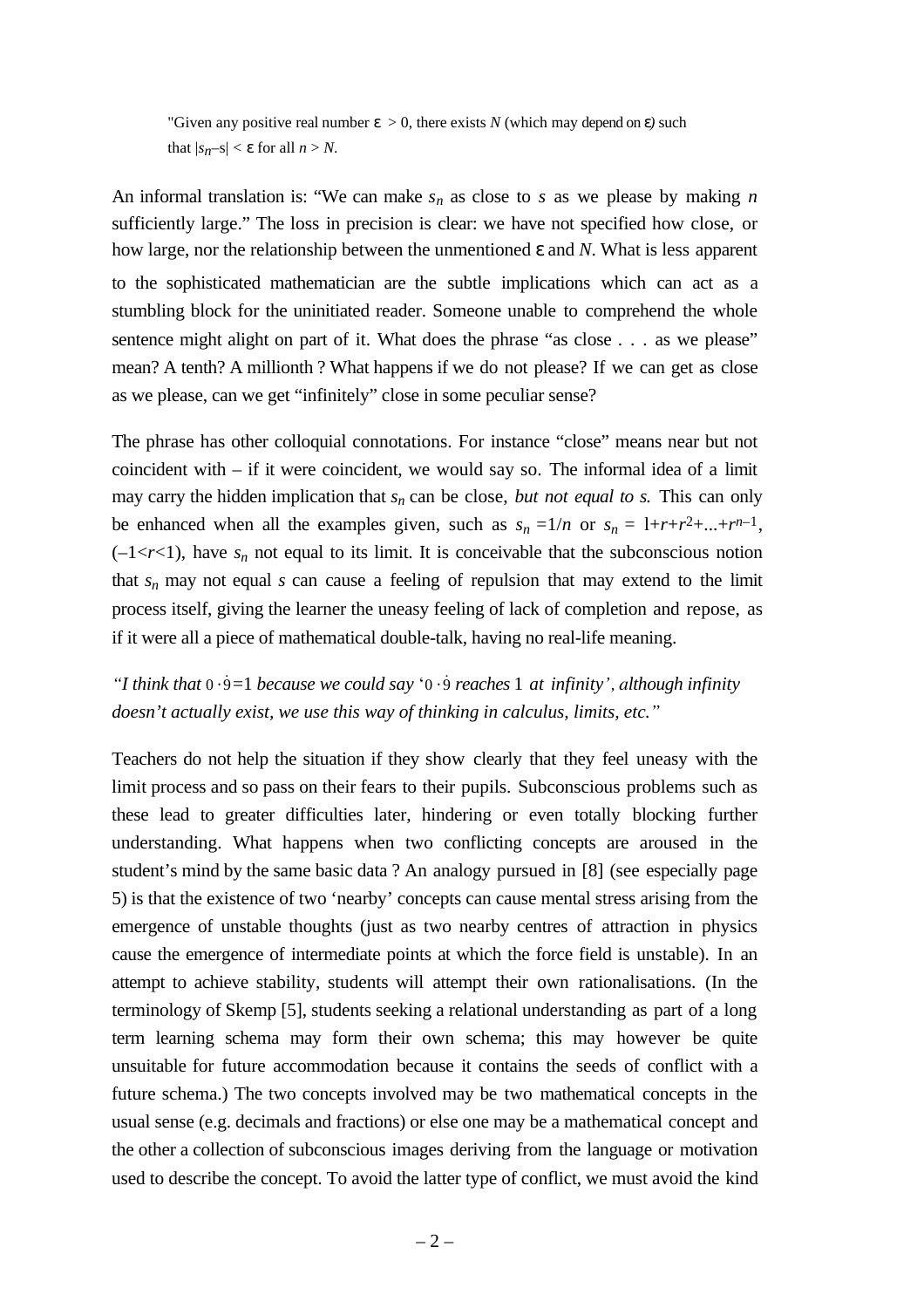of 'motivation' which the sophisticated onlooker can see is a simple form of what is to come, but the learner, without the later experience, sees only as something foreign to his current ideas. For this reason teachers should retain critical scepticism about advice on teaching methods from those working at universities (including the authors of this article). In the next section we consider one possible way of looking at the limit concept, from the learner's point of view, which can easily be built up gradually with little risk of conscious or subconscious conflict. (For brevity we stick to the idea of real number and to the limiting processes of sequences and series, but the ideas extend easily to continuity, differentiation, integration; such an approach to school calculus is advocated in [4].)

## **Preliminary steps towards a conflict-free approach**

A (positive) real number can be represented by a length. In [1] Freudenthal argues persuasively that real numbers should be identified as points on a line. The problem with an actual drawing of a line seems to be that it is of limited accuracy. For instance, on a piece of A4 paper it is difficult to distinguish between a line segment of length  $\sqrt{2}$ and one of length 1.414, though not only are they different, but one is irrational and the other rational, a vital distinction in pure mathematics.

This limited accuracy, far from being a drawback, can be turned to positive advantage in considering the idea of a limit. The learner, having had a lot of experience with graphs, *knows* that they are inaccurate. Limited accuracy of measurement is a fact of life. A calculator is inaccurate – it gives  $\sqrt{2}$  as a finite decimal, say 1.4142136 on an eight digit display – nevertheless this is a luxury compared with drawing because this value for  $\sqrt{2}$  can now be distinguished from 1.414.

A serious problem with inaccurate measurement occurs with simple arithmetic. Quite simply, inaccuracies cause the basic rules of arithmetic to be violated. For instance, if we divide by 10, then multiply by 10, we expect to arrive back at the original number. Suppose that numbers are only recorded to four decimal places. The 1.4142 divided by 10 will be recorded as 0.1414 and multiplying by 10 gives 1.4140, distinct from the original 1.4142. (Beware of trying to demonstrate this on a calculator; some keep extra places not displayed during the course of a calculation.)

If we require the rules of arithmetic to hold, we must record them with absolute accuracy. What we must do is acknowledge the limited accuracy of a practical drawing, but imagine that we can obtain a greater accuracy by drawing to a larger scale, or using finer drawing implements. (It is an amusing calculation to see how many decimal places of accuracy could be obtained using a piece of paper as long as the distance from the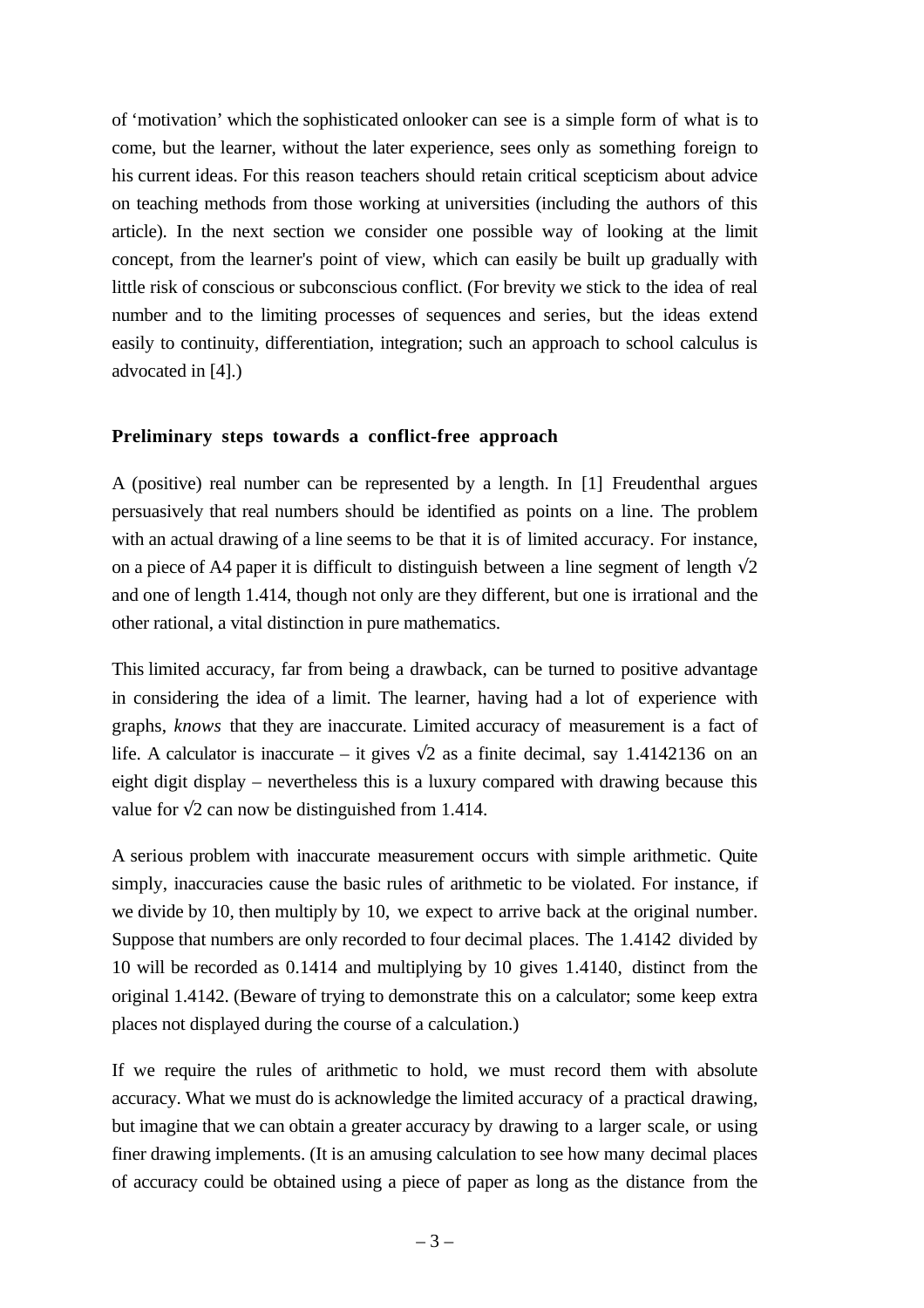equator to the north pole – 10,000 kilometres – using a fine drawing pen which marks a line 0.1 millimetres thick.)

In school much of this could be done practically, for instance using drawings of rightangled triangles to find  $\sqrt{2}$ ,  $\sqrt{3}$ ,  $\sqrt{5}$  to one or two places of decimals. Such square roots could be calculated more accurately using numerical methods. A naive approach to  $\sqrt{2}$  is to see that  $1^2 < 2 < 2^2$ , so  $1 < \sqrt{2} < 2$ ; now calculate 1.1<sup>2</sup>, 1.2<sup>2</sup>, 1.3<sup>2</sup>, ... to find 1.4<sup>2</sup>=1.96, 1.5<sup>2</sup>=2.25, so that  $1.4 < \sqrt{2} < 1.5$ , then proceed with the next place to see  $1.41<sup>2</sup> = 1.9881$ ,  $1.42<sup>2</sup> = 2.0164$ , giving  $1.41 < \sqrt{2} < 1.42$ , and so on.

More efficient methods than this are available and within the scope of school work, but the simplicity of this approach pays dividends. For instance, we see that the squares of the rational approximations 14/10, 141/100, 1414/1000, etc. are never precisely equal to 2. It is a natural extension of this idea to realise that the square of any fraction is never precisely equal to 2, so  $\sqrt{2}$  is irrational. We discuss this later.

Other calculations of interesting numbers can be made, for instance cube roots by a method similar to the above, or  $\pi$ , first crudely using a circular can and a piece of string to find the ratio of circumference to diameter, then more efficiently using, say, the areas of inscribed and circumscribed polygons as advocated in [4] (a calculator is useful here).

If at this stage infinite decimals alarm the learner, it can help to mention that digits beyond a certain point have no practical significance. Nevertheless there remains a danger of conflict here: between the theoretical requirement for infinite decimals and the practical experience that finite decimals are both convenient and sufficient. Several other potential conflicts between closely related concepts remain: between decimals and limits, between fractions and irrational numbers, between numbers and limits, and between sequences and series. These conflicts are considered in the sections which follow.

## **Decimals and limits**

Given a decimal expansion of a number, for instance  $\sqrt{2}$ =1.4142135..., we can locate its position on a number line, first by dividing the line into unit lengths and placing  $\sqrt{2}$ between 1 and 2, then narrowing it down by dividing into tenths to get it between 1.4 and 1.5, then hundredths between 1.41 and 1.42, and so on, in the usual way. Two or three places are usually more than sufficient to reach the limits of practical accuracy. We can do this for any real number  $k=a_0.a_1a_2a_3...$  where  $a_0$  is a whole number,  $a_1$  is the number in the first decimal place, etc. If we let  $k_1=a_0.a_1$ ,  $k_2=a_0.a_1a_2$ , ..., so that  $k_n$  is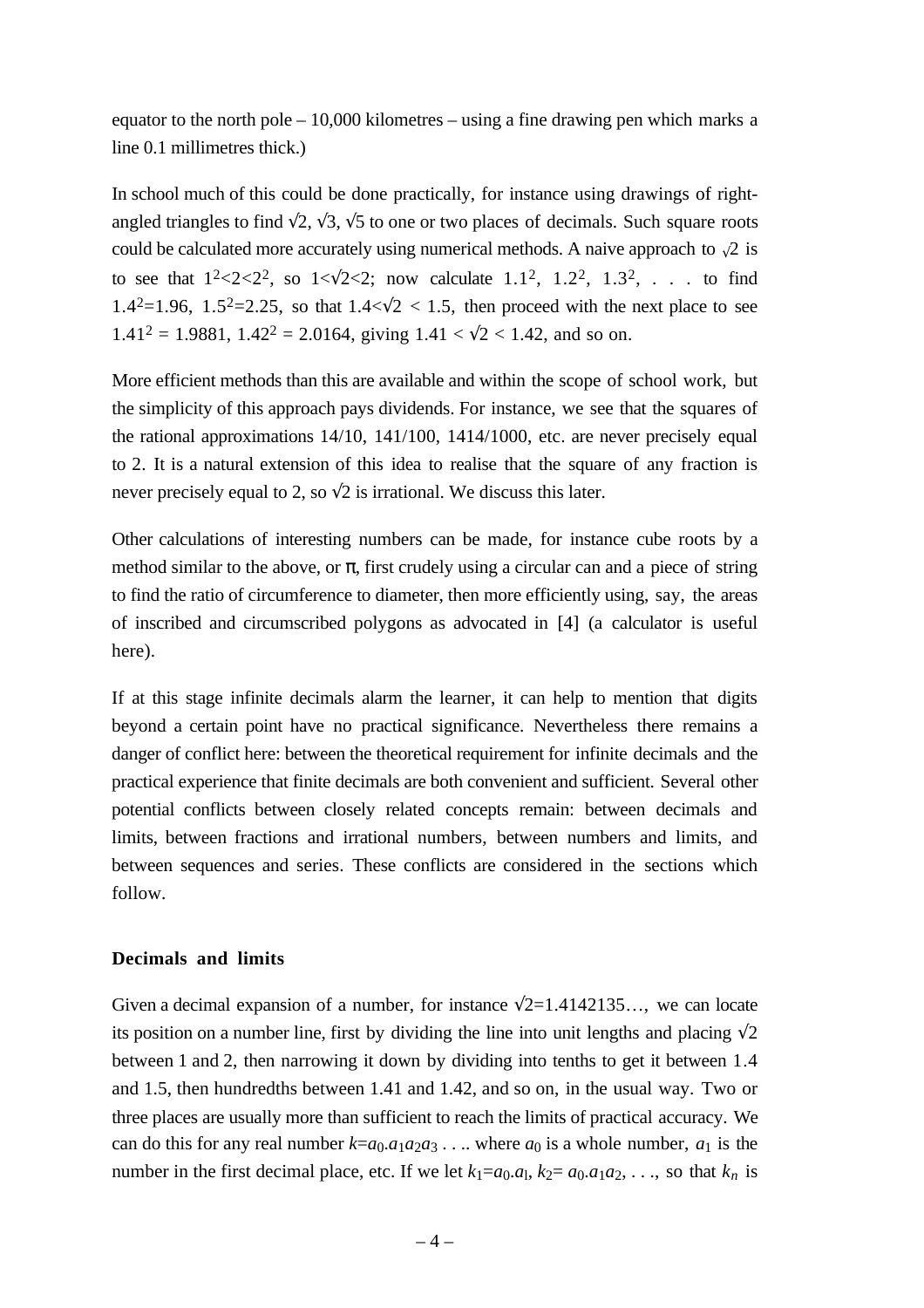the approximation to  $k$  to  $n$  decimal places (without "rounding up"), then  $k_1$  is within a tenth of  $k$ ,  $k_2$  is within a hundredth,  $k_3$  within a thousandth, and so on.

This immediately leads to the notion of a *sequence of approximations to a number,* of which a decimal sequence of approximations is a special case. A sequence  $s_1, s_2, \ldots$ of numbers is said to be a *sequence of approximations to the real number s* if, on drawing  $s_1, s_2, \ldots$  to any desired degree of accuracy, there comes a number *N* such that  $s_{n+1}, s_{n+2}, \ldots$  and all later numbers in the sequence are indistinguishable from *s*. Of course the greater the accuracy, the further we may have to go along the sequence before indistinguishability occurs. A few examples treated numerically and pictorially may make this clear. Describing the degree of accuracy required in terms of how close two numbers are required to be, using ε (the Greek letter "e", standing for the initial

letter of the word "error"), we immediately obtain the formal definition, if so desired: " $s_1, s_2, \ldots$  is a sequence of approximations to the limit *s*, if given a desired accuracy  $\varepsilon > 0$ there exists a corresponding natural number *N* such that, when  $n > N$ , then  $|sn-s| < \varepsilon$ .

" $\infty$ ", as in  $\lim_{n\to\infty} s_n$  This is done for at least two reasons; in the first place students can We denote the limit *s* by s=lim  $s_n$  at this stage, avoiding the introduction of the symbol develop weird ideas about "infinity":

*"Infinity is a concept invented in order to give an endpoint to the real numbers, beyond which there are no more real numbers."*

*"A symbol to represent the unreachable."*

*"The biggest possible number that exists."*

*"A number which does not exist, but is the largest value for any number to have."*

*"The idea of a last number in a never ending chain of numbers."*

These are a selection of replies to a questionnaire given to students in their first week at Warwick University. They illustrate some of the unreconciled conflicts about the seemingly mystic concept of infinity. The second reason for omitting the symbol "∞ " is that it once again gives the impression that the limit is never actually reached. As one student put it :

*"sn*→ *s means s<sup>n</sup> gets close to s as n gets large, but does not actually reach s until infinity.*"

Lower down the same page, this student writes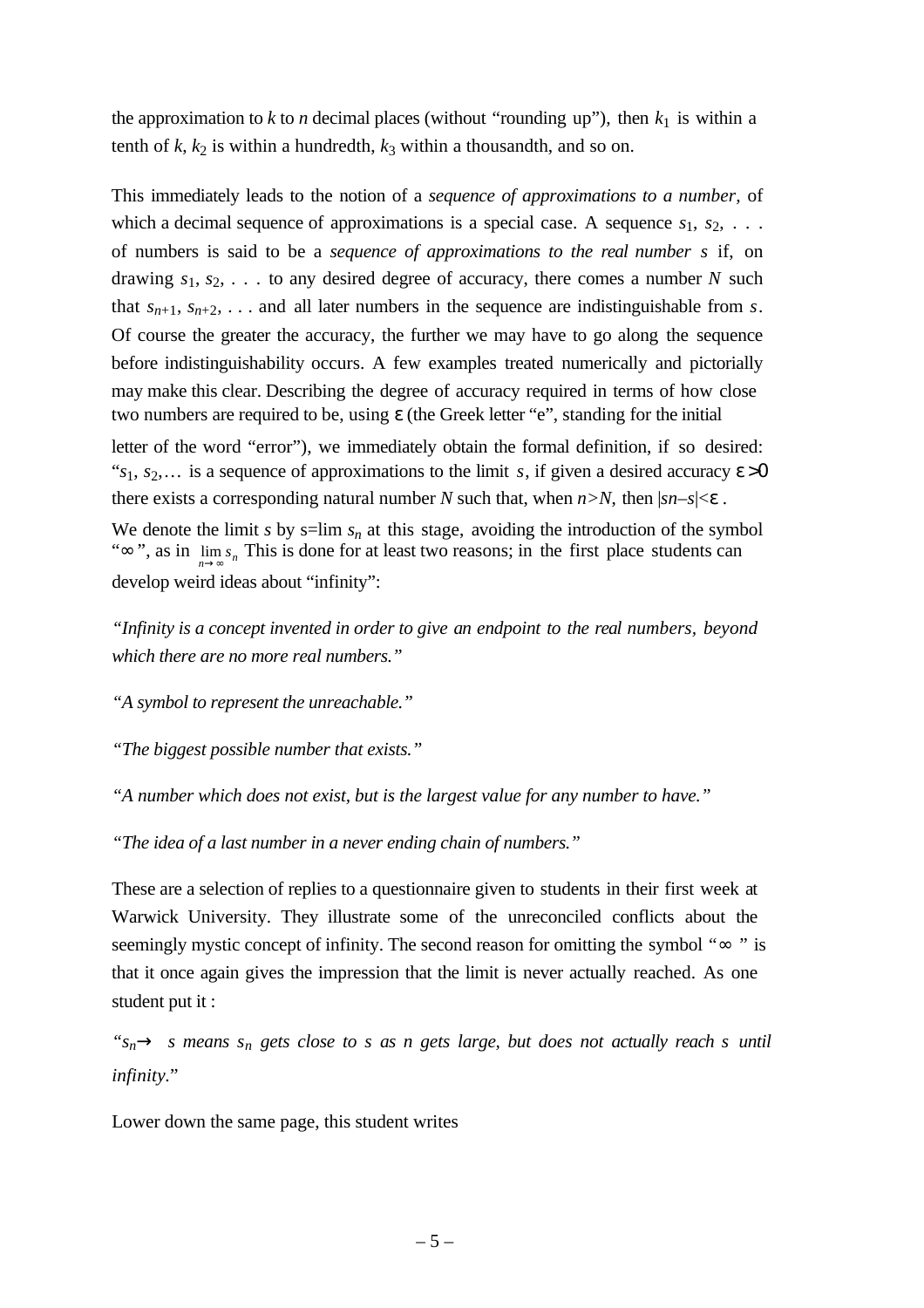# *"Infinity is an imaginary concept invented by mathematicians, useful in describing limits etc."*

To avoid such conflicts, the stress should be placed on the actuality of the limit process. We live in a world of limited accuracy, and to any desired degree of accuracy, if lim  $s_n = s$ , then from some term onwards the terms are indistinguishable from the limit. In a very practical sense we soon reach the limit within the degree of accuracy desired. Instead of concentrating on "*n* very large", we should concentrate on " $s_n$  and *s* are practically indistinguishable." We can apply this procedure to infinite decimals, regarding  $k=a_0.a_1a_2...$  to be the real number which is the limit of the approximations  $k_1=a_0 \cdot a_1 \cdot k_2=a_0 \cdot a_1 a_2, \ldots, k_n$  = "the decimal expansion of *k* to the first *n* places", ... We only actually need a very few places for any practical degree of accuracy. The well known approximations  $\sqrt{2}$ = 1⋅4142,  $\pi$  =3⋅1416, 1/3=0⋅333 illustrate the fact that we do not usually bother to quote more than 4 places of decimals, and even this accuracy is far beyond what can be usefully employed in a practical application. The precise theoretical value of *k* is the limit of the sequence of approximations,  $k = \lim k_n$ . As an example, 0⋅999…=1, for the finite decimal *kn*=0⋅999...9 (with *n* 9s) satisfies 1–*kn*=1/10*n*, so given any desired accuracy  $\varepsilon$  just make sure that  $1/10^n$  is less than  $\varepsilon$  then  $k_n$  is indistinguishable from 1 to within an accuracy  $\varepsilon$ . For first year mathematics undergraduates, the majority of whom think that 0.9 is less than one, there appear to be several reasons that cause this confusion. One is the lack of understanding of the limit concept; another is the misinterpretation of the symbol  $0.\dot{9}$  as a large but finite number of 9s; another is the intrusion of infinitesimals ("infinitely close but not equal"); yet another is the feeling that there should be a one-one correspondence between infinite decimals and real numbers. They are confused when they see that two different decimals can correspond to the same real number. This question is discussed at length in [6], [8]. The only way in which different decimals can be so equivalent is when one terminates (is equal to a finite decimal expansion) and the other is the same except that the last non-zero digit is decreased by one and followed by a sequence of 9s, such as 1⋅000… and 0⋅999… or 2⋅317000… and 2⋅316999… . This is a topic which causes much difficulty. A full proof is contained in [6], but students in school, where the coherent relationship between ideas is more important than complete logical proofs, might be convinced by the following.

(I) Since  $1/3=0333...$ , then  $3x(1/3)=0.999... = I$ .

(2) By long division,  $1/9 = 0.111...$ ,  $2/9 = 0.222...$ ,  $8/9 = 0.888...$ , so  $9/9 = 0.999...$ 

The latter is sometimes proved by the slightly dubious argument represented by "90 divided by 9 is 9 with a remainder 9", so that the long division sum is: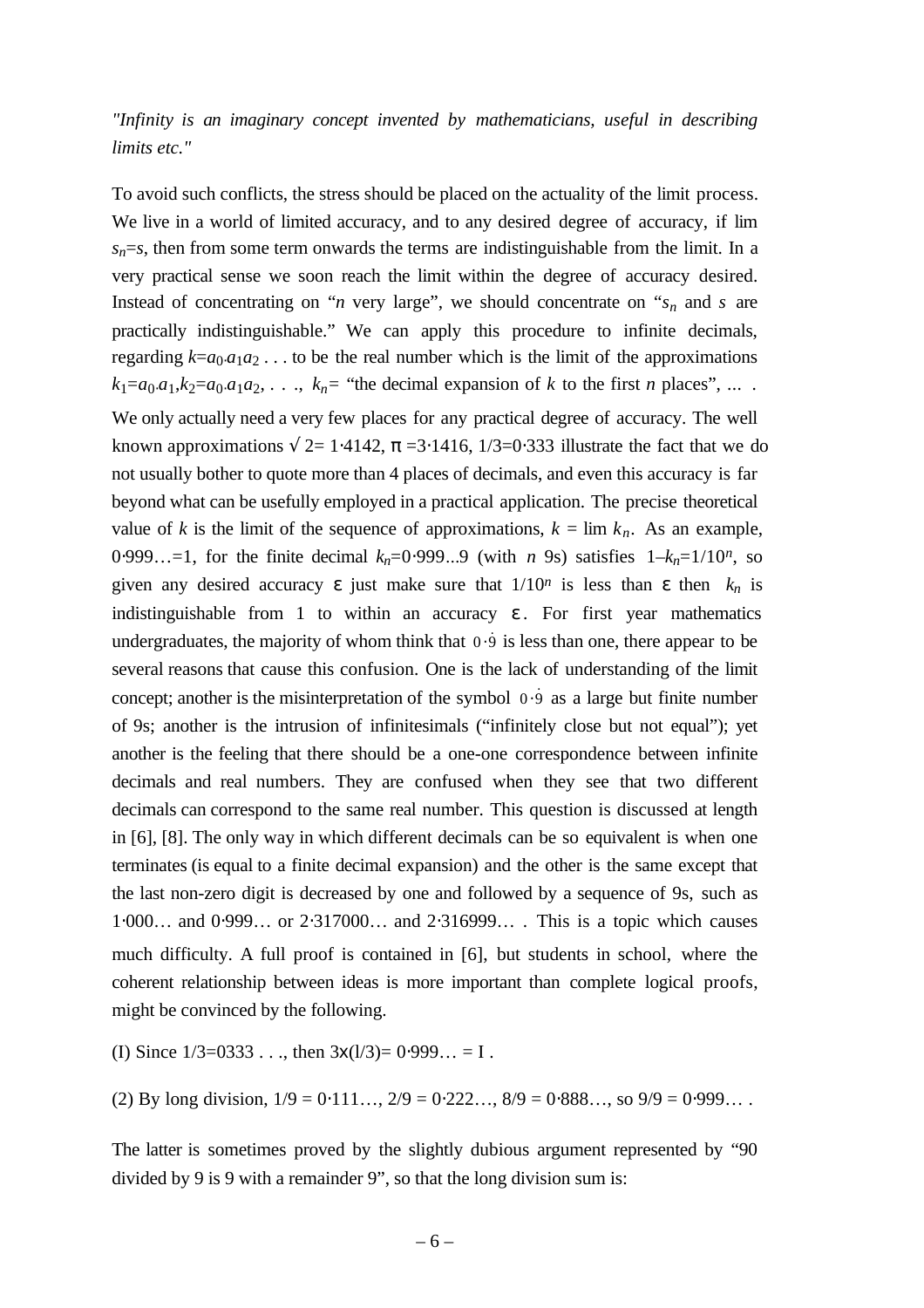$$
\begin{array}{r}\n0.999... \\
9)9.0 \\
81 \\
\hline\n90 \\
81 \\
\hline\n90 \\
81 \\
\hline\n90 \\
\hline\n90 \\
\text{etc.}\n\end{array}
$$

This is regarded with some suspicion by good students, and rightly so because it violates the principle in long division that the remainder is ways less than the divisor. It may form a natural sequel to calculating 1/9, 2/9, …, 8/9, but it conflicts with the usual process of long division.

(3) The product  $10x0.999... = 9.99...$  shows that the difference

 $10x0.999... - 0.999...$ 

is equal to 9, and so

 $9x0.999... = 9.$ 

Dividing by 9 we obtain

 $0.999... = 1.$ 

There are hidden conflicts here too, typified by the first year mathematics student who was worried by multiplying 0⋅999... by 10 *(what happens to the nine at infinity, the one at the right hand end?*) and more worried when 0⋅999... recurring was subtracted from it *(has the* 9 *at the right hand end been missed in the subtraction? Surely* 10x0⋅999… *is* 9⋅99*…, not* 9⋅999…*?).*

4) An alternative "legal" way of seeing that  $0.999... = 1$  is consistent with the processes of arithmetic, is to say: if  $(1+a)/2 = a$ , then on simplification,  $a=1$ . Now take  $a = 0.999...$ and divide 1⋅999… by 2 using the usual process of long division:

etc. 2 1) 999 ... . 1 1 8 19 18 0 999 ... . 19 18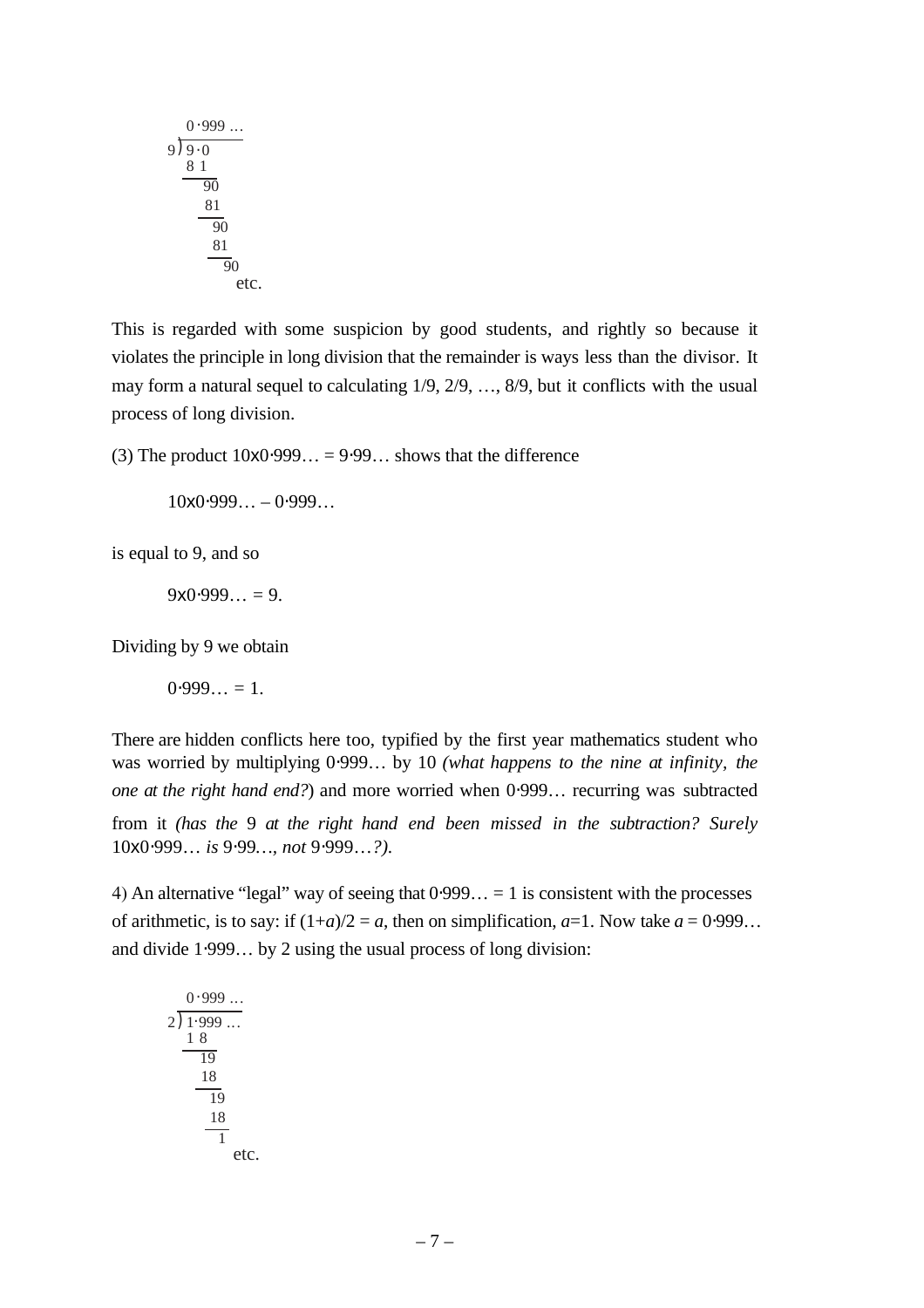Hence  $a = 0.999... = 1$ .

#### **Fractions and irrational numbers**

It is easy to see, by long division, that the decimal expansion of any fraction  $m/n$ , where *m* and *n* arc integers, is a repeating decimal. (This notion includes that of a "terminating decimal", such as 0⋅5000… with repeating zeros, or alternatively as 0⋅4999… with repeating nines.) The possible remainders on dividing *m* by *n* can only be 0, 1, 2, . ., *n*–I, so with only *n* possible choices of remainder, the calculations in the long division must eventually start to repeat. A few examples will clarify this. The converse, that any repeating decimal is a fraction, is much deeper. It is a notion usually proved in the first year of a university course. As an example, take 1⋅37523523523..., where the block 523 repeats from the third decimal place on. At any given finite stage we may write

1.37523523...523 = 1.37 + 
$$
\frac{523}{10^5} \left( 1 + \frac{1}{1000} + \dots + \left( \frac{1}{1000} \right)^{n-1} \right)
$$
  
=  $1.37 + \frac{523}{10^5} \left( \frac{1 - \left( \frac{1}{1000} \right)^n}{1 - \frac{1}{1000}} \right)$ 

and hence prove that the infinite decimal is equal to the fraction

$$
\frac{137}{1000} + \frac{523}{999000} = \frac{1369153}{999000}
$$
.

The general case may be handled by summing an infinite geometric progression in the same way, but of course this proof is only possible for students who are fully secure with the limit process. For most sixth formers, the direct statement that every fraction is a repeating decimal (based on practical calculations with examples) should be sufficient.

The non-repeating decimals are the irrational numbers (the fractions being called rational numbers).How can one describe a non-repeating decimal? If it is not repeating, how can anyone know what all the decimal places are? The practical method of calculating successive places in the expansion of  $\sqrt{2}$  helps here. But how do we know that the expansion for  $\sqrt{2}$  does not begin to repeat after, say, a thousand places ? We must prove that  $\sqrt{2}$  is not a rational number.

Virtually all the mathematics specialists arriving at Warwick University know the classical proof, by contradiction, that  $\sqrt{2}$  is irrational. However, a residual number of students in their third year of honours mathematics still regard certain contradiction proofs with suspicion. In the case of the proof that  $\sqrt{2}$  is irrational, most first year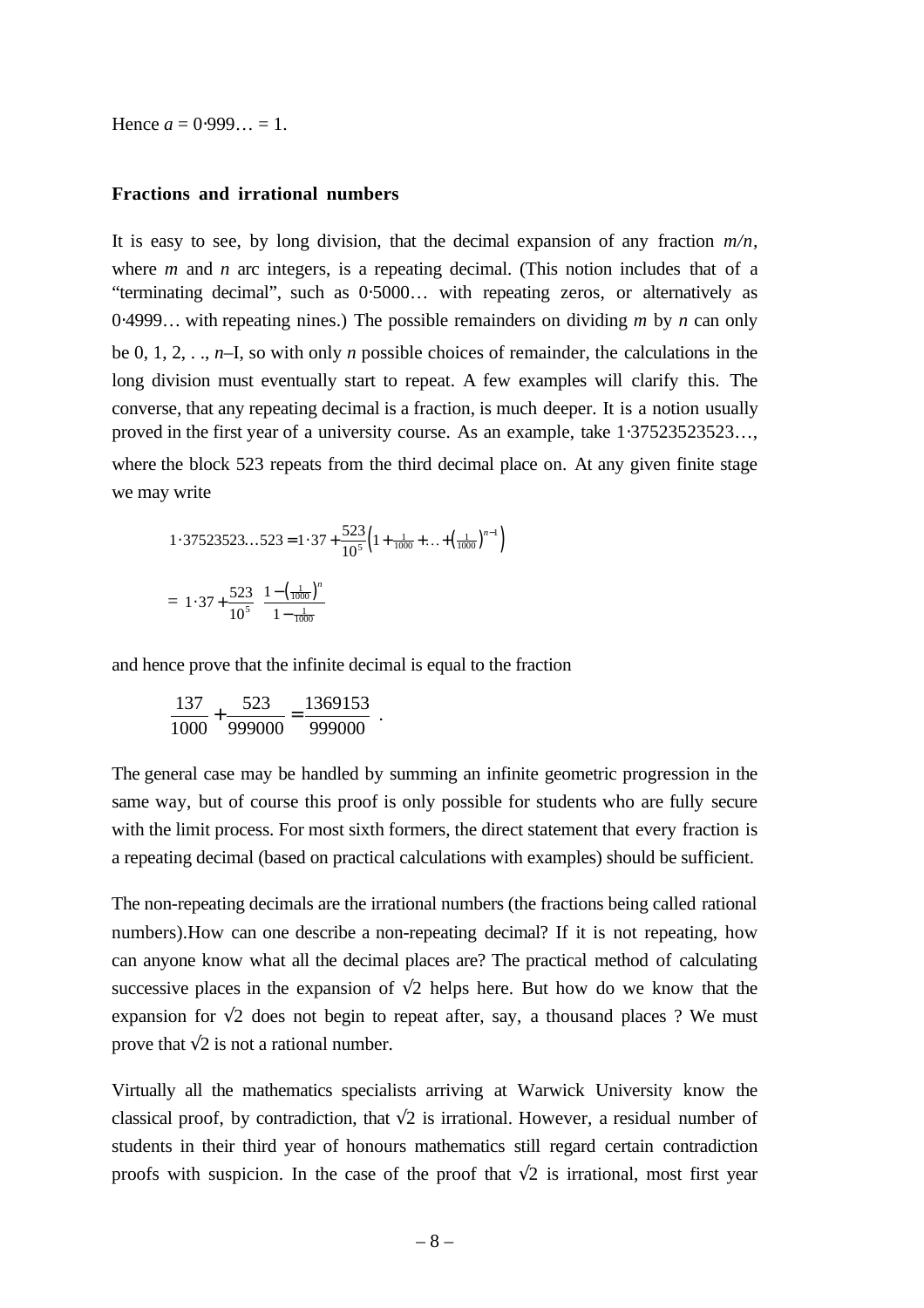mathematics students said that they were happy with it by the time that they arrived at university. (A large number of science students proved far more sceptical.) Perhaps the students were a little confused when they first saw the proof, but the passage of time, and the knowledge that the mathematical world accepted the proof, allayed their fears. To misquote a certain proverb, "Familiarity breeds content."

It is clear that contradiction proofs cause problems of acceptance in practice. The very structure of the proof accentuates the kind of` conflict which we arc anxious to avoid, because of the fact that a statement and its negation are affirmed simultaneously. It is most unfair to expect students to understand such proofs when they have little experience of mathematical proof and their everyday conversation contains such imprecision of deductive thought. Proof by contradiction requires one to suppose something which is true is actually false, then showing that such a supposition leads to an impossibility. The type of thought required is beyond many fifth and sixth formers and not a few university students. Initially contradiction proofs should be made as 'direct' as possible.

To avoid a head-on contradiction proof of the irrationality of  $\sqrt{2}$ , it is possible to disguise it by showing that squaring a rational gives a certain special type of rational, and *2* is not one of these special types. We will use the fact that every natural number has a unique factorisation into prime numbers. Now take any fraction *m*/*n* and show that its square is not *2.* First factorise *m* and *n* into primes. Cancelling common factors, we can suppose that  $m$  and  $n$  have no common factor. Square  $m/n$ , then the factorisation of  $m^2$  has the same factors as  $m$ , but the number of each prime factor is *doubled.* For instance  $24=2^{3}x3$ , so  $24^{2}=(2^{3}x3)x(2^{3}x3)=2^{6}x3^{2}$ . Similarly the number of occurrences of each prime factor in  $n^2$  is twice the number of occurrences in *n*. This identifies the squares of rationals as those fractions whose prime factors in the numerator and denominator occur an even number of times. The number  $2=2/1$  is not one of these, so it is not a square of a rational and  $\sqrt{2}$  is not rational. This "direct proof" that  $\sqrt{2}$  is irrational readily extends to  $\sqrt{3}$ ,  $\sqrt{5}$ , and indeed to any square root  $\sqrt{p/q}$ where *p* and *q* are in their lowest terms and one or more of them is not a perfect square (for instance  $\sqrt{(4/7)}$ ,  $\sqrt{(3/8)}$ ) etc.). It is not hard to generalise this direct proof to cube roots and higher roots. By contrast many students find that the classical proof by contradiction not only encourages conceptual conflicts but is also difficult to generalise.

#### **Limits as numbers**

The arithmetic of limits is usually treated as first year university material, and students make heavy weather of the proofs even at this level. A simple change in notation makes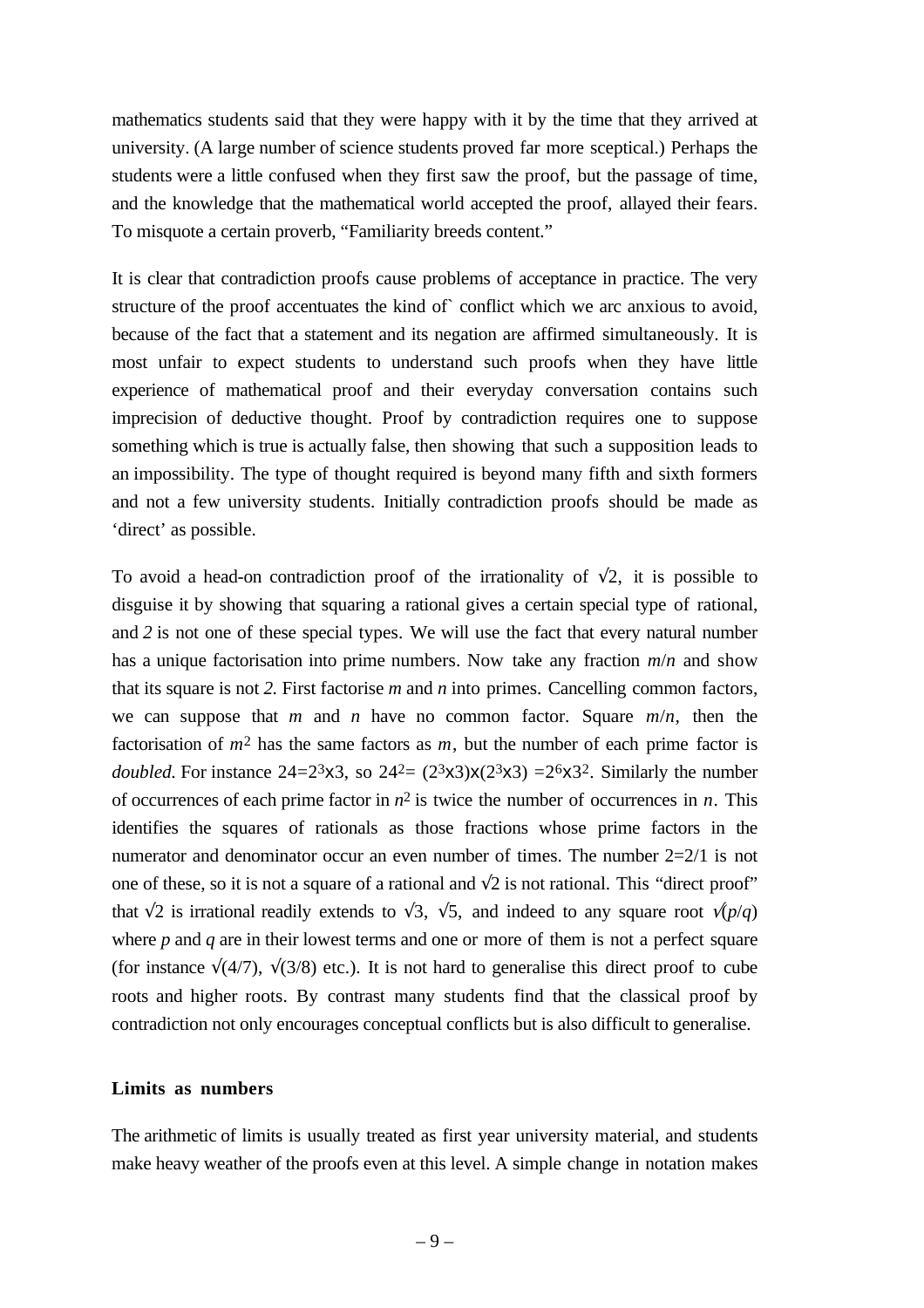the ideas far clearer and possible in the sixth form. By the arithmetic of limits, we mean the fact that

 $\lim(s_n + t_n) = \lim s_n + \lim t_n,$  $\lim(s_n-t_n)=\lim s_n-\lim t_n,$  $\lim(s_n t_n) = \lim s_n \lim t_n$  $\lim(s_n/t_n) = \lim s_n/\lim t_n$ ,

provided that in the last case the denominators concerned are all non-zero. These are all intuitively obvious, and the results are used freely at school level (if not these, then other results on limits of a similar nature). The proofs of these results, however, prove to be difficult for most first year mathematics students. This is again perhaps because of conflict between the concepts of limit and numbers. If we let  $s_n-s=e_n$ , then  $s_n=s+e_n$ . Thus  $e_n$  is the error between the limit *s* and its *n*th approximation  $s_n$ . Then  $\lim_{n \to \infty} s_n$ simply means that we can make the error  $e_n$  smaller in size than a desired error  $\varepsilon$ provided we take *n* bigger than some *N*. Similarly let  $t_n = t + f_n$ , where  $t = \lim t_n$ . Then

$$
s_n + t_n = (s + e_n) + (t + f_n) = (s + t) + (e_n + f_n).
$$

This equation embodies all the problems, and the simple solution, of the sum of limits. Clearly if  $e_n$  and  $f_n$  are small, so is  $e_n+f_n$ . But if we require  $e_n+f_n$  less than  $\varepsilon$ , we cannot guarantee this by making each of  $e_n$  and  $f_n$  smaller in size than  $\varepsilon$ . For instance, if both were fairly close to  $\varepsilon$  in size, say both lie between  $\frac{3}{4}\varepsilon$  and  $\varepsilon$ , then  $e_n+f_n$  would lie between  $1\frac{1}{2}\epsilon$  and  $2\epsilon$ , in particular it would be bigger than  $\epsilon$ . Errors can add! To get  $e_n + f_n$  smaller than  $\varepsilon$  in size, we must get  $e_n$  and  $f_n$  even smaller still, smaller than  $\frac{1}{2}\varepsilon$ each would do. By the limit property, this is possible by going even further along the sequences  $s_n$  and  $t_n$  until the terms are within an accuracy  $\frac{1}{2}\epsilon$  of *s* and *t* respectively.

It is worth considering  $\lim(s_n-t_n)$  also. This is usually treated as a trivial alteration of the previous proof (or a subtle deduction from the other limits:

$$
s_n-t_n\hspace{-0.1cm}= \hspace{-0.1cm}s_n\hspace{-0.1cm}+\hspace{-0.1cm}(-1)t_n
$$

and

$$
\lim (-1)t_n = \lim (-1) \lim -t_n = 1 \cdot t = -t,
$$

but in the suggested notation we have

$$
s_n - t_n = (s - t) + (e_n - f_n).
$$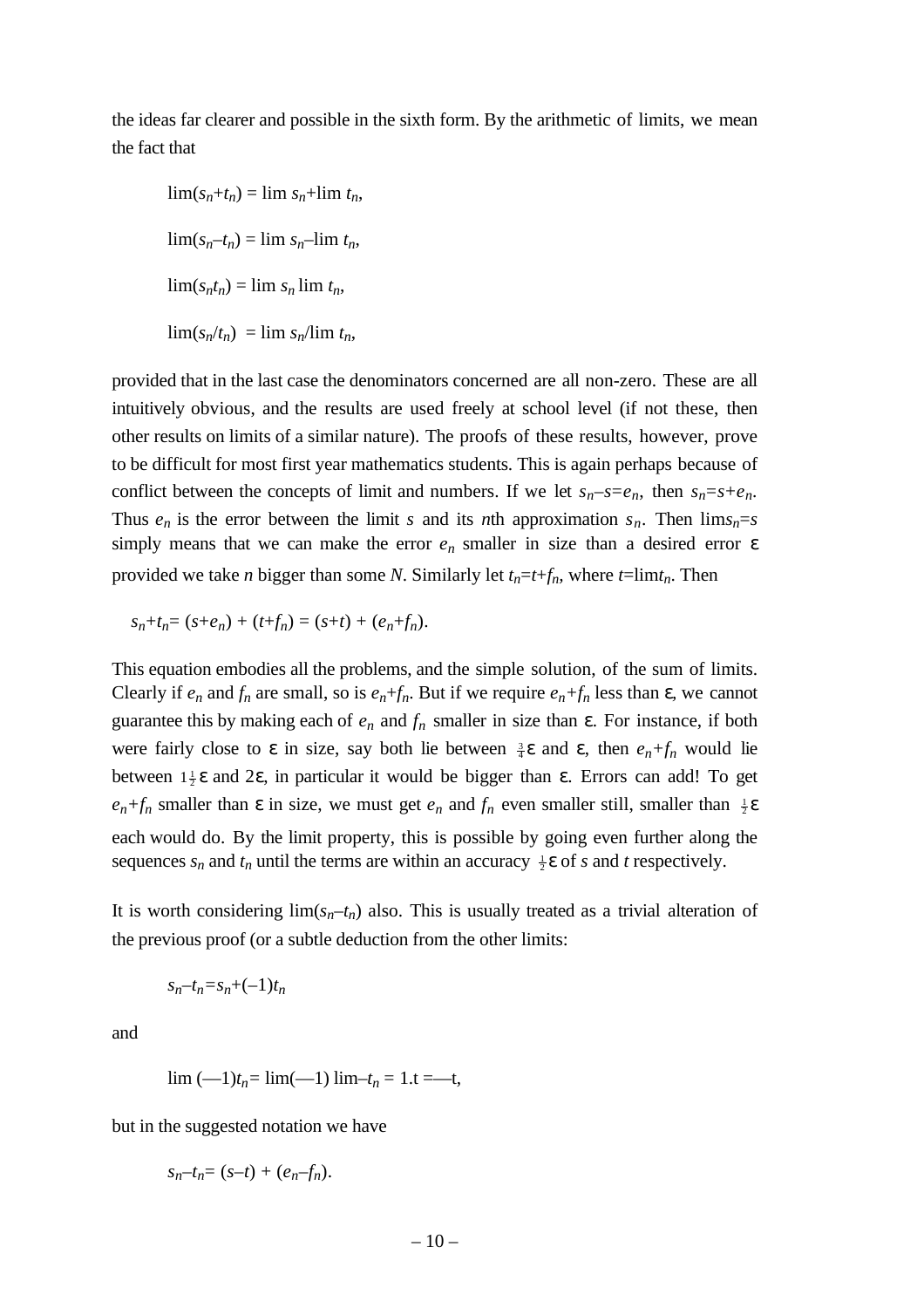The error  $e_n$ – $f_n$  may look smaller than  $e_n$  because  $f_n$  is subtracted, but this is not so if  $e_n$ is positive and *fn* negative. Considering this case separately illustrates that it is the *size* of  $f_n$  and  $f_n$  that count, although they may be positive or negative themselves. This underlines the need to use the modulus of each number concerned. The proof proceeds as easily as the first case. This approach is seen to pay dividends when we write:

$$
s_n t_n = (s_n + e_n)(t + f_n) = st + (te_n + sf_n + e_n f_n).
$$

To make the error  $te_n + sf_n + e_nf_n$  smaller than a desired  $\varepsilon$ , a simple approach is to get (the modulus of) each of the three terms less than  $\varepsilon/3$ . The proof then proceeds in the standard way. The final limit, lim  $(s_n/t_n)$ , similarly is simplified by this trivial change in notation.

#### **Sequences**

It will not escape attention that, if every real number is indistinguishable from a finite decimal to a given degree of accuracy, since the latter is rational, every real number is indistinguishable from a rational in a practical drawing. There is a vital theoretical difference. On the real line the sequence  $k_1, k_2, \ldots$ , where  $k_n$  is the approximation of  $\sqrt{2}$ to *n* decimal places, has a limit  $\sqrt{2}$ . On the rational line, there is no *rational* point which will suffice. True, in any given picture we can find a rational point which seems to do. For instance, if we were working to a maximum accuracy of 1/1000, by which we mean that points less than 1/1000 apart are indistinguishable, then 1.414 is indistinguishable from  $\sqrt{2}$ , and is indistinguishable from  $k_n$  for  $n \geq 3$  to this degree of accuracy, 1.414 would suffice as a possible limit. But if we demanded a larger degree of accuracy, say 1/10000 then 1.414 is no longer a satisfactory candidate for the limit. 'the same would bee true of any other *rational* (in fact any *number s*≠√2.) Choose *n* so large that  $1/10^n$  is less than the difference between *s* and  $\sqrt{2}$ . Then  $k_{n+1}$  and later approximations must be within  $1/10^{n+1}$  of  $\sqrt{2}$ , so that they are more than  $(1/10<sup>n</sup>-1/10<sup>n+1</sup>)=9/10<sup>n+1</sup>$  away from *s*. Therefore *s* cannot be a limit of the sequence.

'This means that although a drawing of a line with only rational numbers marked on it looks indistinguishable from the real number line, the sequence  $k_1, k_2, \ldots$  has no genuine limit in the first case, but it does in the second.

#### **Series**

It will not escape attention that no mention has been made of' series, one of the most serious anomalies of the school syllabus. Sequences are played down, or even omitted, whilst 'Taylor series. geometric series, series expansions for the exponential, sine,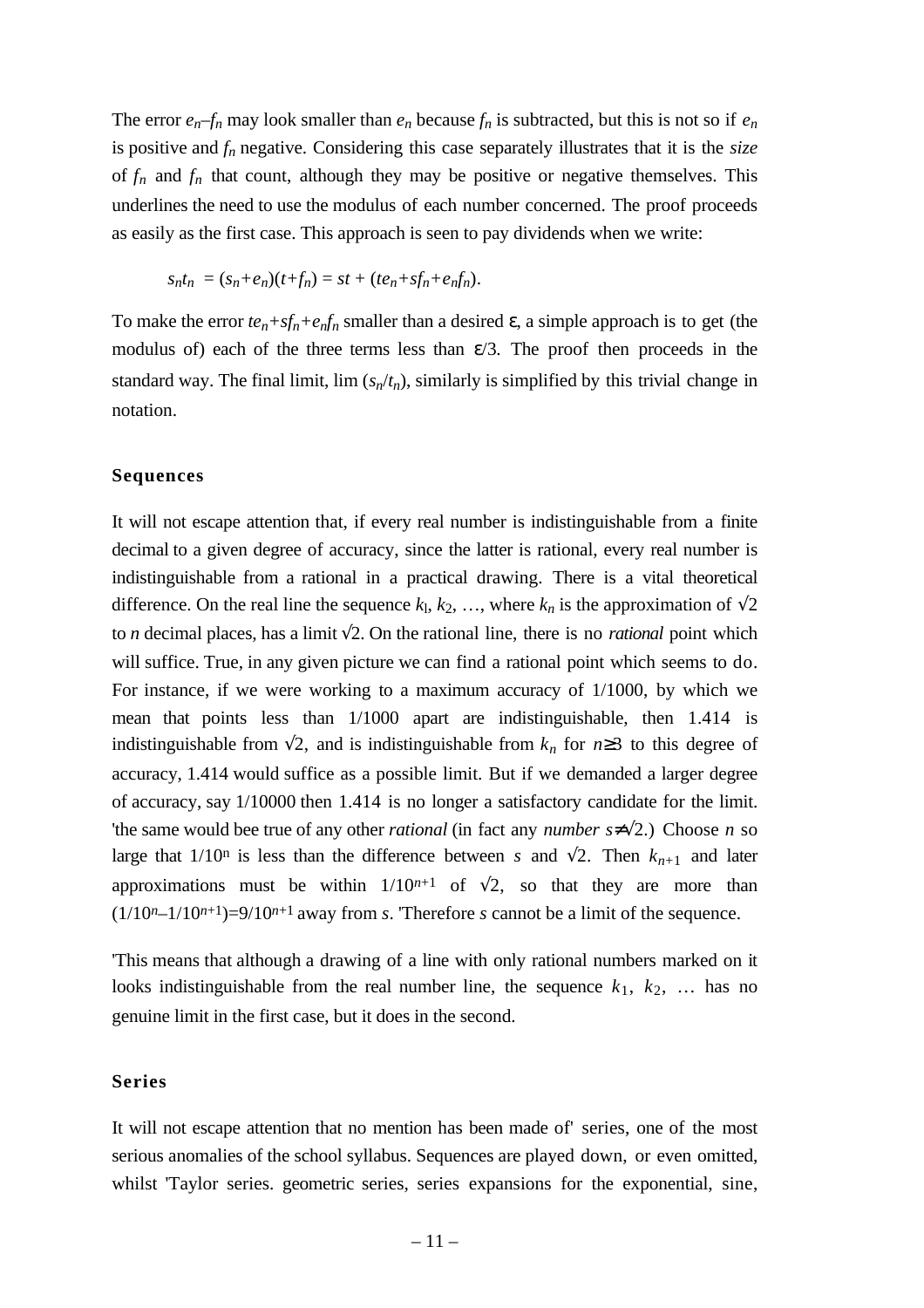cosine, etc. are a fundamental part of sixth form work. It is implicit in all that has been said above that the notion of a sequence is more fundamental than the notion of' a series. In fact, because every series can be understood most conveniently as the limit of finite sums (so that the so called "sum" of the series is not a sum at all, but the limit of this sequence) there is a strong case for banning the use of the word "series" altogether. Undergraduates initially get the notions of "sequence" and "series" inextricably muddled, and many of the conflicts we have observed may have arisen from the confusion of meeting the concept of a series at a time when the more basic work on real numbers, decimals and fractions had not been done, or had not been understood. If series are taught whilst the various notions of real numbers are still in conflict, then these conflicts are likely to be intensified. If, on the other hand an attempt is made to present the material in a suitable way to reduce conflict or, better still, to he conflictfree, then series should be able to be mastered quickly and easily. All this suggests the desirability of' a long gap between discussion of sequences and the related topics of real numbers decimals. etc., and discussion of series. Like all other statements in this article, this advice should not be regarded as prescriptive but viewed with due scepticism. In fact we believe that dogmatic statements about the mathematics curriculum will often be wrong when applied to a particular teacher and a particular pupil. It is perhaps worth stating in conclusion why this scepticism follows directly from our views on the crucial importance of conflicts between concepts.

#### **Conclusion**

'This article has been written under the conviction, introduced in [8] that those who design detailed curricula should pay particular attention to the difficulties which arise from conscious and subconscious conflicts. Examples have been given of conflicts between 'decimal' and 'limit', between 'decimal' and 'fraction', between 'number' and 'limit', between 'sequence' and 'series'. In some cases, the cause of the conflict can be seen to arise from a purely linguistic infelicity and the conflict might be cured by a more careful choice of' motivation or definition. In other cases, the conflict arises from a genuine mathematical distinction, for example between sequences and series where we advocate removing the initial conflict by concentrating on sequences first, introducing the term series later. In other cases again the conflict arises from particular events in the past experience of an individual pupil, and can be cured only by a sensitive teacher aware of the total situation. In all three types of conflict the role of the teacher in finding a suitable resolution will be critical, and more decisive than such factors as choice of syllabus, text book or audio-visual aids. Throughout, the aim is to construct a schema which is conflict free in the sense that there exist smooth paths linking one thought to another without the stress and instability introduced by oscillating from one concept to